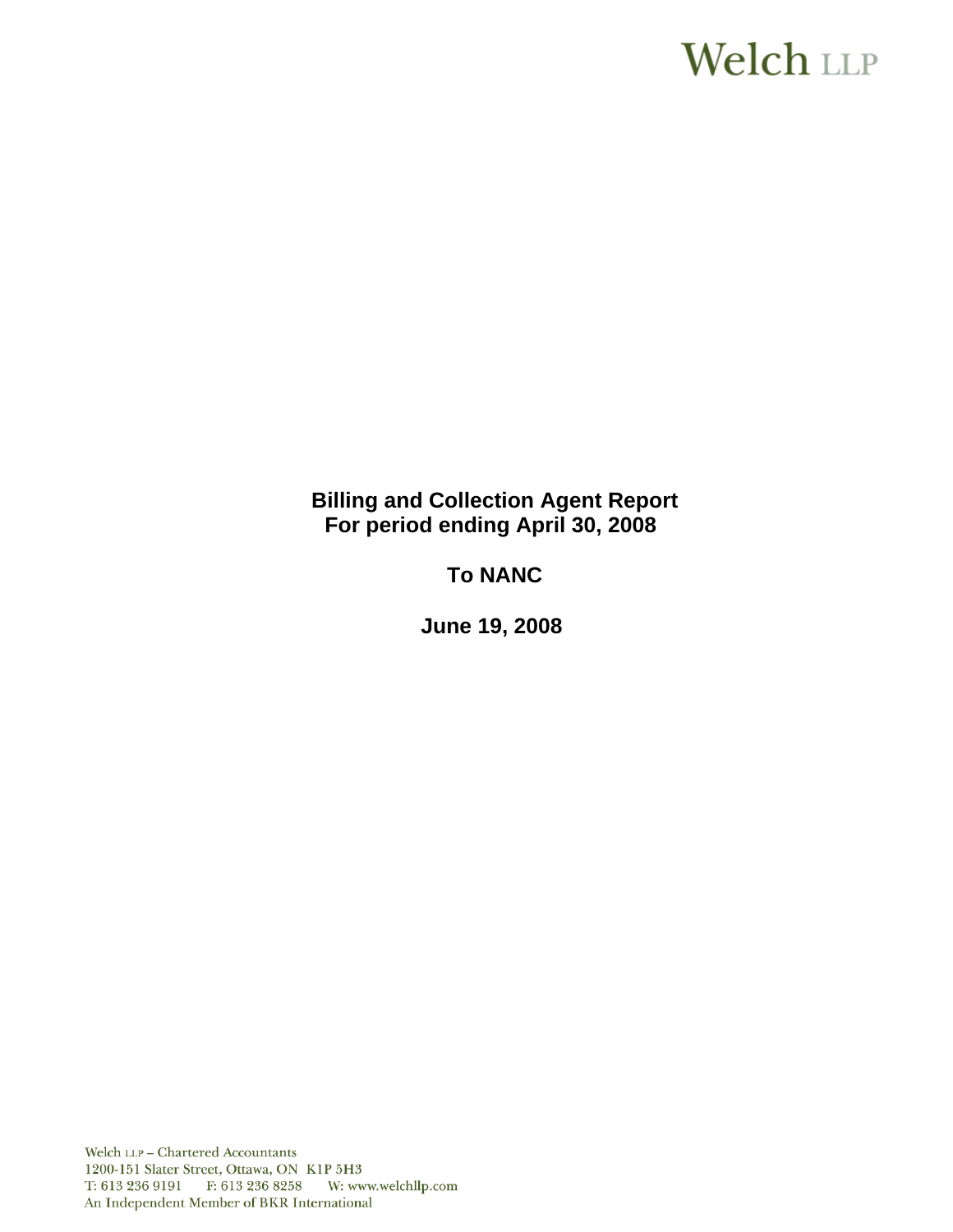## **NANPA FUND STATEMENT OF FINANCIAL POSITION APRIL 30, 2008**

| <b>Assets</b>                                              |           |            |
|------------------------------------------------------------|-----------|------------|
| Cash Balance in bank account                               | \$        | 63,592     |
| Dreyfus Government Cash Management Fund                    |           | 3,419,000  |
| Receivable from US Carriers                                | 221,739   |            |
| Receivable from Canada                                     | 5,910     |            |
| Receivable from Caribbean countries                        | 1.134     |            |
| Receivables forwarded to FCC for collection (Over 90 days) | 190,195   |            |
| Allowance for uncollectible accounts                       | (214,000) | 204,978    |
| Interest receivable                                        |           | 6,537      |
| <b>Total assets</b>                                        |           | 3,694,107  |
| Less: Accrued liabilities (see below for makeup)           |           | (440, 601) |
| <b>Fund balance</b>                                        |           | 3,253,506  |
|                                                            |           |            |

## **Makeup of Accrued Liabilities** (see following page for additional details)

| Welch LLP                                        | 18.394  |
|--------------------------------------------------|---------|
| <b>NEUSTAR Pooling 1K Block Pooling Expenses</b> | 189.373 |
| <b>NEUSTAR Admin Expenses</b>                    | 118.500 |
| Data Collection Agent - USAC                     | 9.334   |
| Fund audit                                       | 105,000 |
|                                                  | 440,601 |

### **\*\*\*\*\*\*\*\*\*\*\*\*\*\*\*\*\*\*\*\*\*\*\*\*\*\*\*\*\*\*\*\*\*\*\*\*\*\*\*\*\*\*\*\*\*\*\*\*\*\*\*\*\*\*\*\*\*\*\*\*\*\*\*\*\*\*\*\*\*\*\*\*\*\*\*\*\***

#### **Other items of note**

During April 2008, the Dreyfus Government Cash Management Fund earned a rate of return of 2.27%.

The contract for NANP Administration expires July 8, 2008. The FCC has exercised its Option to Extend Services (Clause 52.217-8). The contract has been extended for a period of six months from July 9, 2008 to January 8, 2009 based on the rates and limits under the existing contract.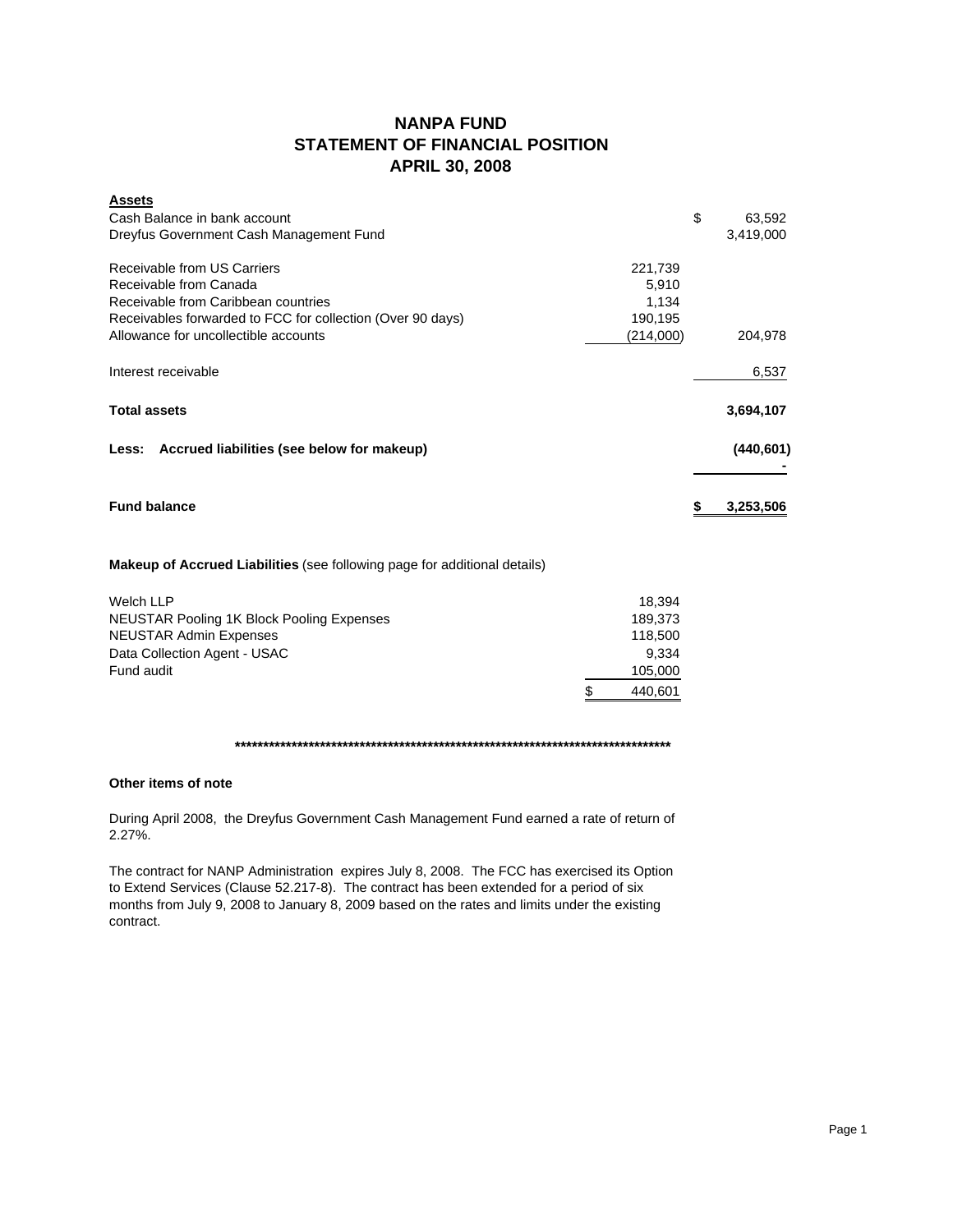#### **NANPA FUND FORECASTED STATEMENT OF CHANGES IN FUND BALANCEJULY 2007 TO APRIL 2009**

|                                              |            | <b>Budgeted</b><br>Actual |                 |                   |                 |                   | <b>Variance between</b> | Estimated                  |                 |                 |                 |                 |                 |                 |                 |                  |                 |                 |
|----------------------------------------------|------------|---------------------------|-----------------|-------------------|-----------------|-------------------|-------------------------|----------------------------|-----------------|-----------------|-----------------|-----------------|-----------------|-----------------|-----------------|------------------|-----------------|-----------------|
|                                              |            | July 07 - Mar             |                 |                   |                 |                   |                         | forecasted balance at June |                 |                 |                 |                 |                 |                 |                 |                  |                 |                 |
|                                              |            | 08                        | Apr-08          | May-08            | <b>Jun-08</b>   | <b>Total</b>      | <b>Budget</b>           | 30/08 and budget           | <b>Jul-08</b>   | Aug-08          | Sep-08          | Oct-08          | Nov-08          | Dec-08          | Jan-09          | Feb-09           | Mar-09          | Apr-09          |
| Revenue                                      |            |                           |                 |                   |                 |                   |                         |                            |                 |                 |                 |                 |                 |                 |                 |                  |                 |                 |
| <b>International Contributions</b><br>Canada | (1)        | 59,101                    | 5,910           | 5,911             |                 | 70,922            | 70,922                  |                            | 5,733           | 5,733           | 5,733           | 5,733           | 5,733           | 5,733           | 5,733           | 5,733            | 5,733           | 5,733           |
| Caribbean countries                          | (1)        | 13,970                    | $\sim$          | $\sim$            | $\sim$          | 13,970            | 13.949                  | 21                         | 13,589          | $\sim$          | $\sim$          | $\sim$ $-$      | $\sim$          | $\sim$          | $\sim$          | $\sim$ 100 $\mu$ | $\sim$          | $\sim$          |
| <b>Total International Contributions</b>     |            | 73,071                    | 5.910           | 5,911             | $\sim$          | 84,892            | 84,871                  | 21                         | 19,322          | 5,733           | 5,733           | 5,733           | 5,733           | 5,733           | 5.733           | 5,733            | 5.733           | 5,733           |
| Domestic Contributions - US carriers         | (1)        | 4.159.782                 | 212.470         | 199,777           | $\sim$          | 4,572,029         | 4,530,185               | 41.844                     | 1,920,783       | 178,780         | 178,780         | 178,780         | 178,780         | 178,780         | 178,780         | 178,780          | 178,780         | 178,780         |
| Late filing fees for Form 499A               | (2)        | 8,300)                    | 200             | $\sim$            | 147,700         | 139,600           | 115,000                 | 24,600                     |                 |                 |                 | $\sim$          | $\sim$          | $\sim$          | $\sim$          | $\sim$           |                 |                 |
| Interest income                              | (3)        | 142,552                   | 6,546           | 15,000            | 15,000          | 179,098           | 180,000                 | 902)                       | 15,000          | 15,000          | 15,000          | 15,000          | 15,000          | 15,000          | 15,000          | 15,000           | 15,000          | 15,000          |
| Total revenue                                |            | 4.367.105                 | 225,126         | 220.688           | 162,700         | 4,975,619         | 4.910.056               | 65,563                     | 1,955,105       | 199.513         | 199,513         | 199.513         | 199.513         | 199.513         | 199.513         | 199.513          | 199.513         | 199,513         |
| <b>Expenses</b>                              |            |                           |                 |                   |                 |                   |                         |                            |                 |                 |                 |                 |                 |                 |                 |                  |                 |                 |
| <b>NANPA Administration</b>                  | (4), (8)   | 1.094.650                 | 124,928         | 201,641           | 149,820         | 1,571,039         | 1,450,340               | 120,699                    | 117,388         | 117,388         | 117,388         | 117,388         | 117,388         | 117,388         | 117,388         | 117,388          | 117.388         | 117,388         |
| 1K Block Pooling Administration              | (4), (7)   | 1,956,679                 | 189,373         | 189,373           | 189,373         | 2,524,798         | 3,200,000               | 675,202)                   | 189,373         | 189,373         | 189,373         | 189,373         | 189,373         | 189,373         | 189,373         | 189,373          | 189,373         | 189,373         |
| DANI                                         | (9)        | 433,847)                  | $\sim$          | <b>.</b>          | ۰.              | 433,847)          | 225,000 (               | 658,847)                   | 8,333           | 8,333           | 8,333           | 8,333           | 8,333           | 8,333           | 8,333           | 8,333            | 8,333           | 8,333           |
| <b>Billing and Collection</b>                |            |                           |                 |                   |                 |                   |                         |                            |                 |                 |                 |                 |                 |                 |                 |                  |                 |                 |
| Welch LLP<br>Data Collection Agent           | (4)        | 179,100<br>36,240         | 19,900<br>4,667 | 19,900<br>4,667   | 19,900<br>4,667 | 238,800<br>50,241 | 238,800<br>56,000 (     | <b>Card</b><br>5,759       | 19,900<br>4,500 | 19,900<br>4,500 | 19,900<br>4,500 | 19,900<br>4,500 | 19,900<br>4,500 | 19,900<br>4,500 | 19,900<br>4,500 | 19,901<br>4,500  | 19,901<br>4,500 | 19,901<br>4,500 |
| <b>Annual Operations Audit</b>               | (5)<br>(6) |                           | $\sim$          | $\sim$            | 30,000          | 30,000            | 30,000                  | <b>Section</b>             |                 |                 |                 | $\sim$          |                 |                 | $\sim$          | $\sim$           |                 |                 |
|                                              |            |                           |                 |                   |                 |                   |                         |                            |                 |                 |                 |                 |                 |                 |                 |                  |                 |                 |
| <b>Carrier Audits</b>                        | (10)       |                           |                 |                   |                 |                   | 700,000 (               | 700,000)                   |                 |                 |                 |                 |                 |                 |                 | 700,000          |                 |                 |
| Bad debt expense (recovery)                  | (11)       | 62,547                    |                 | <b>CONTRACTOR</b> | - 1             | 62,547            | <b>Contract</b>         | 62,547                     |                 |                 |                 |                 |                 |                 |                 |                  |                 |                 |
| <b>Total expenses</b>                        |            | 2.895.369                 | 338,868         | 415,581           | 393.760         | 4,043,578         | 5,900,140               | (1.856.562)                | 339,494         | 339,494         | 339.494         | 339.494         | 339,494         | 339,494         | 339.494         | 1.039.495        | 339.495         | 339,495         |
| Net revenue (expenses)                       |            | 1,471,736 (               | 113,742)        | 194,893)          | 231,060)        | 932,041 (         | 990,084)                | 1,922,125                  | 1,615,611       | 139,981)        | 139,981)(       | 139,981)        | 139,981)        | 139,981)        | 139,981) (      | 839,982)         | 139,982)        | 139,982)        |
| Opening fund balance                         |            | 1,895,512                 | 3,367,248       | 3,253,506         | 3,058,613       | 1,895,512         | 1,990,084               | 94,572)                    | 2,827,553       | 4,443,164       | 4,303,183       | 4,163,202       | 4,023,221       | 3,883,240       | 2,203,468       | 2,063,487        | 1,223,505       | 1,083,523       |
| <b>Closing fund balance</b>                  |            | 3,367,248                 | 3,253,506       | 3,058,613         | 2,827,553       | 2,827,553         | 1,000,000               | 1,827,553                  | 4,443,164       | 4,303,183       | 4,163,202       | 4,023,221       | 3,883,240       | 3,743,259       | 2,063,487       | 1,223,505        | 1,083,523       | 943,541         |
| Fund balance makeup:                         |            |                           |                 |                   |                 |                   |                         |                            |                 |                 |                 |                 |                 |                 |                 |                  |                 |                 |
| Contingency                                  |            | 1.000.000                 | 1,000,000       | 1,000,000         | 1,000,000       | 1,000,000         | 1,000,000               |                            | 1,000,000       | 1,000,000       | 1,000,000       | 1,000,000       | 1,000,000       | 1,000,000       | 1,000,000       | 1,000,000        | 1,000,000       | 1,000,000       |
| Surplus                                      |            | 2,367,248                 | 2,253,506       | 2,058,613         | 1,827,553       | 1.827.553         | <b>Contract</b>         |                            | 3,443,164       | 3,303,183       | 3,163,202       | 3,023,221       | 2,883,240       | 2,743,259       | 1,063,487       | 223,505          | 83,523          | 56,459          |
|                                              |            | 3,367,248                 | 3,253,506       | 3,058,613         | 2.827.553       | 2.827,553         | 1.000.000               |                            | 4,443,164       | 4,303,183       | 4,163,202       | 4,023,221       | 3,883,240       | 3,743,259       | 2,063,487       | 1,223,505        | 1,083,523       | 943,541         |

#### **Assumptions:**

(1) The US carrier contributions for the period from July 2007 to June 2008 and the International carrier revenue is based upon actual billings The contributions for July 2008 to March 2009 are based on actual billings for

**(2)** These fees represent the \$100 late filing fee charged to those companies that do not file the Form 499A by the due date.

**(3)** Interest income projections are estimates

(4) The expenses for the NANPA Administration, 1K Block Pooling and Welch LLP are based on contracts in force. NANPA Administration contract expires June 2008.

The expense for NANPA Administration for July 2008 - March 2009 is based on the current contract based on the option to extend exercised by the FCC.

**(5)** The expense for the Data Collection Agent is based on estimate of costs by USAC for the 2008 calendar year.

The audit started in May 2008 for the three fiscal years. **(6)** \$45,000 for 2004/05 and \$30,000 each has been accrued for 2005/06 and 2006/07 fiscal years for the annual operations audit. The contract has been awarded to Ernst &

**(7)** The May forecasted amount includes the forecasted monthly billing of \$189,375.

(8) The May forecasted amount includes the forecasted monthly billing of \$1107632 plus approved changes orders of \$94,009

(9) Interim p-ANI administration is now covered under the new Pooling contract. \$100,000 has been allowed for the cost of permanent pANI in 2008/09.

(10) The budget allowed \$700,000 for 16 carrier audits. The FCC indicated that no audits have been performed or will be before June 2008. The FCC is revising the procurement procedure and are not conducting any audits unti

(11) The allowance covers all accounts considered potentially uncollectible at April 30, 2008. This will be covered by the contingency allowance.

#### **Reconciliation of Forecast at June 30, 2008 to Budget**

| Budgeted fund balance at June 30/08 - contingency                            | 1,000,000  |
|------------------------------------------------------------------------------|------------|
| Shortfall in fund incurred between budget period (March 2007) and June 2007  | (94, 572)  |
| Additional billings in July 2007 to March 2008                               | 41,865     |
| Late filing fees (reversal) for Form 499A - 2006                             | 24,600     |
| Additional interest earned to date over budget                               | (902)      |
| Adjustment to June NANP Admin estimate to actual                             | 7,000      |
| NANP Admin change orders#6 - 14 not budgeted for                             | (127, 699) |
| Data Collection fees - Adjust March 2007 to March 2008 estimates to actual   | 5,759      |
| Bad debts not budgeted for                                                   | (62, 547)  |
| Annual operations audit - 2005, 2006 and 2007 not performed yet              |            |
| Unexpended budget for carrier audits not performed in 2006/07 budget year    | 700,000    |
| Adjustment of interim p-ANI costs to actual (over budgeted) based on CO#48   | 433.847    |
| p-ANI costs included in Pooling contract - not a separate item as budgeted   | 225,000    |
| Change order #46 cancelled, adjustments to CO #44,47,49 and 51 from budgeted | 35,039     |
| Pooling Change Order #51 not budgeted                                        | (16, 987)  |
| Adjustment for Pooling based on actual contract from mid August to June 30th | 763,212    |
| Adjustment to April to mid August 2007 Pooling bill estimates to actual      | 218,647    |
| Pooling - award fee                                                          | (9,056)    |
| Pooling - merit bonus re old contract (Jan 1/07 to August 14/07)             | (183, 805) |
| Pooling - Fixed fee re old contract (Jan 1/07 to August 14/07)               | (131, 848) |
| Forecasted Fund balance at June 30/08                                        | 2,827,553  |